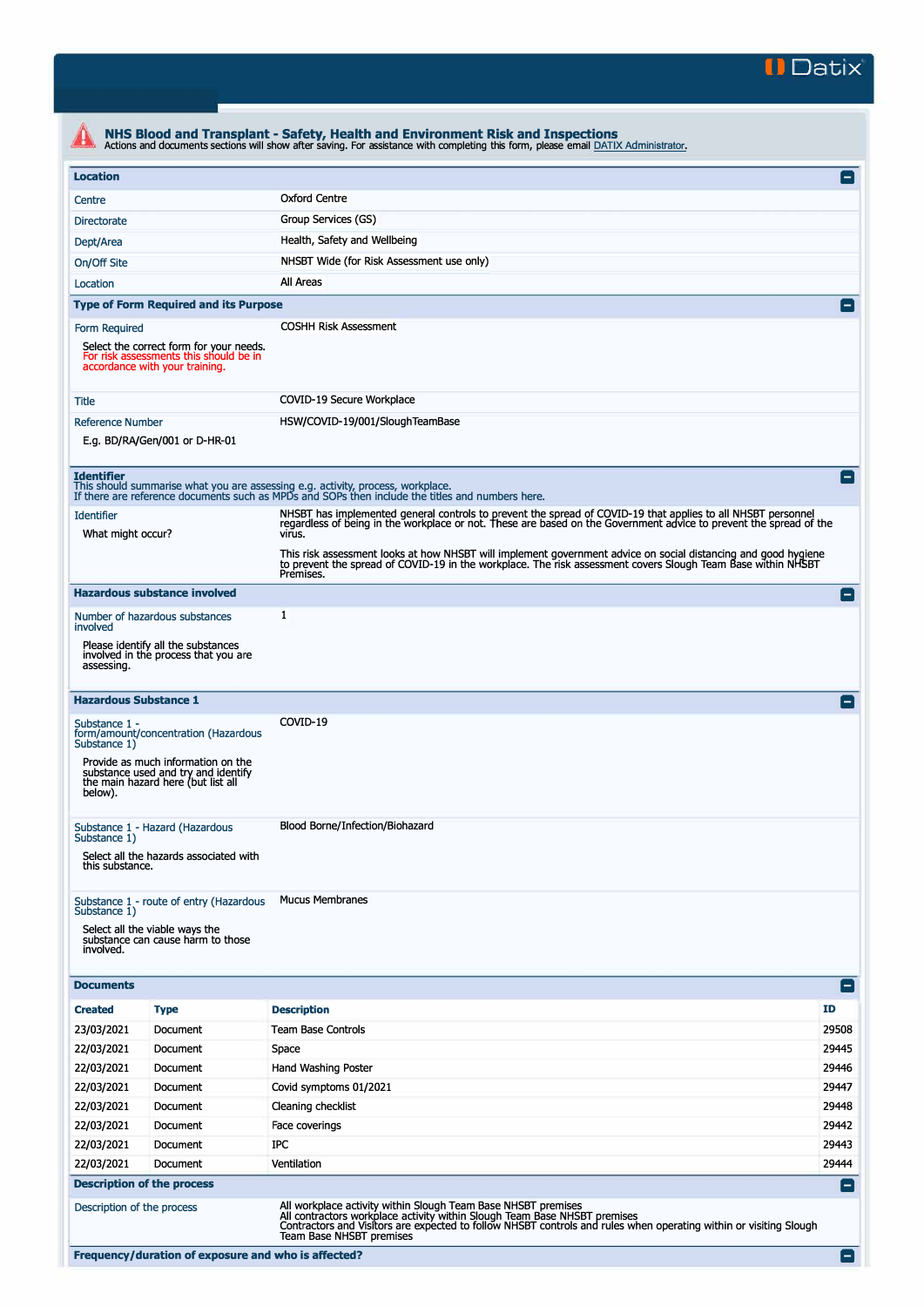Frequency/duration of exposure and who<br>is affected? (Frequency/duration of<br>exposure and who is affected?)

All employees, contractors and visitors can be affected.<br>Believed to be transmitted through;<br>contact with respiratory droplets generated by coughing and sneezing<br>contact with contaminated surfaces<br>aerosol generating proced

**Inherent Risk Grading**<br>Inherent risk is an evaluation of the damage that could occur assuming there are no controls are in place or there is catastrophic failure of the controls. It is<br>completed for the activity / assessm

 $\blacksquare$ 

 $\blacksquare$ 

| <b>Inherent Risk</b>                        |                       | Impact               |              |                              |                |              |  |
|---------------------------------------------|-----------------------|----------------------|--------------|------------------------------|----------------|--------------|--|
| Red-Extreme                                 | Likelihood            | <b>Negligible</b>    | <b>Minor</b> | Moderate                     | Major          | Catastrophic |  |
| Orange-High<br>Yellow-Moderate<br>Green-Low | <b>Almost Certain</b> | $\bigcirc$           | $\bullet$    | $\bullet$                    | $\bullet$      | $\bullet$    |  |
|                                             | Likely                | $\bigcirc$           | $\bullet$    | $\bullet$                    | $\bullet$      | $\bullet$    |  |
|                                             | <b>Possible</b>       | $\bullet$            | $\circ$      |                              |                | $\bullet$    |  |
|                                             | <b>Unlikely</b>       | $\bullet$            | $\circ$      | $\overline{O}$               |                |              |  |
|                                             | Rare                  | $\bullet$            | $\bullet$    | $\bullet$                    | $\overline{O}$ | $\bigcirc$   |  |
|                                             |                       | Rating (initial): 16 |              | <b>Risk level (initial):</b> |                |              |  |
|                                             |                       | Extreme              |              |                              |                |              |  |

**Controls in place**<br>Best practice is to directly link the controls to the hazards they are reducing and to list them in order of preference according to the hierarchy of control i.e.<br>eliminate, substitute, engineering cont

| Controls in place                                                                                                           | Personal controls at the team base.                                                                                                                                                                                                                                                                                                                                                                                                                                                                                                                                                                                                                                                                                                                                                                                                                                                                                                                                                                                                                                                                                                                                                                                                                                                                                                                                                                                                                                                                                                                                                                                                                                                                                               |
|-----------------------------------------------------------------------------------------------------------------------------|-----------------------------------------------------------------------------------------------------------------------------------------------------------------------------------------------------------------------------------------------------------------------------------------------------------------------------------------------------------------------------------------------------------------------------------------------------------------------------------------------------------------------------------------------------------------------------------------------------------------------------------------------------------------------------------------------------------------------------------------------------------------------------------------------------------------------------------------------------------------------------------------------------------------------------------------------------------------------------------------------------------------------------------------------------------------------------------------------------------------------------------------------------------------------------------------------------------------------------------------------------------------------------------------------------------------------------------------------------------------------------------------------------------------------------------------------------------------------------------------------------------------------------------------------------------------------------------------------------------------------------------------------------------------------------------------------------------------------------------|
| E.G. "Gloves available to wear-YES"<br>For COSHH assessments please<br>consider other controls e.g. Health<br>Surveillance. | - Colleagues know not report for work if showing any symptoms of COVID-19 symptoms include high temperature<br>and/or new and continuous cough or a loss of, or change in, your normal sense of taste or smell (anosmia)<br>- Colleagues aware of other symptoms.<br>- Colleagues aware of other symptoms.<br>Colleagues know to avoid contact with someone who is displaying symptoms of coronavirus (COVID-19).<br>- Colleagues know to avoid use of public transport, when possible.<br>- Avoid touchi<br>- Colleagues know how to implement good respiratory hygiene measures when coughing, sneezing, wiping or<br>blowing nose removing and putting on face coverings<br>- Colleagues take temperature on arrival and clean thermometer thoroughly after use.<br>Colleagues use disposable tissues when coughing or sneezing and dispose of immediately after use into the nearest<br>waste bin or clinical waste bin<br>The Hill donor carers and nurses to be trained in how to wear, use and remove masks and training package to include<br>information on the hazard, risk and controls.<br>Information on the hazard, risk and controls.<br>- Colleagues wear an appropriate Fluid Repellent Surgical Face Masks (FFP2) as required<br>- When on site, all Visitors / Contractors to sign in and out.<br>- Hand sanitiser stations / automatic dispensers are located around the team base for all colleagues and visitors /<br>contractors to use whilst on site<br>Local Controls<br>SOCIAL DISTANCING<br>- Daily communications to emphasise social distancing.<br>- Social distancing signage in place to remind staff about "hands face space"<br>- Office-based colleagues working from home, wherever possible |
|                                                                                                                             | - Occupancy limits in place for maintaining social distance in separate areas to include where applicable<br>Garage area;<br>- With both the vehicles inside - limited to 1 person.<br>- With one vehicle inside - limited to 1 person.<br>- Without the vehicles inside - limited to 3 persons.<br>- whole the elements inside<br>- Stores - limited to 2 persons.<br>- Main Office - limited to 2 persons.<br>- Kitchen - limited to 1 person.<br>- Staff Area - N/A to this team base.<br>- Other Offices - N/A to this team base.<br>- Meeting Room - N/A to this team base.                                                                                                                                                                                                                                                                                                                                                                                                                                                                                                                                                                                                                                                                                                                                                                                                                                                                                                                                                                                                                                                                                                                                                  |
|                                                                                                                             | - Computers arranged to allow space between workstations.<br>- Computers arranged to avoid face to face working.<br>- Equipment moved to create wider walkways.<br>- Alternative work areas available for colleagues to work either in isolation or maintain 2m social distancing.                                                                                                                                                                                                                                                                                                                                                                                                                                                                                                                                                                                                                                                                                                                                                                                                                                                                                                                                                                                                                                                                                                                                                                                                                                                                                                                                                                                                                                                |
|                                                                                                                             | <b>CLEANING</b><br>- Cleaning equipment is available in work areas<br>- Gloves and apron worn when cleaning<br>- Ensure all shared touchpoints, inclusive of all items on cleaning checklist, are cleaned as detailed.<br>- Cleaning logs to be completed, signed, dated and records retained.                                                                                                                                                                                                                                                                                                                                                                                                                                                                                                                                                                                                                                                                                                                                                                                                                                                                                                                                                                                                                                                                                                                                                                                                                                                                                                                                                                                                                                    |
|                                                                                                                             | <b>OTHER</b><br>- Good housekeeping and hygiene to be maintained in the workplace<br>- Ventilation within the shared office areas                                                                                                                                                                                                                                                                                                                                                                                                                                                                                                                                                                                                                                                                                                                                                                                                                                                                                                                                                                                                                                                                                                                                                                                                                                                                                                                                                                                                                                                                                                                                                                                                 |
|                                                                                                                             | Managers must;<br>- Ensure these measures are implemented and maintained at all times.                                                                                                                                                                                                                                                                                                                                                                                                                                                                                                                                                                                                                                                                                                                                                                                                                                                                                                                                                                                                                                                                                                                                                                                                                                                                                                                                                                                                                                                                                                                                                                                                                                            |
|                                                                                                                             | Feb 22 - All controls remain the same and are in place                                                                                                                                                                                                                                                                                                                                                                                                                                                                                                                                                                                                                                                                                                                                                                                                                                                                                                                                                                                                                                                                                                                                                                                                                                                                                                                                                                                                                                                                                                                                                                                                                                                                            |
| <b>Emergency Preparedness</b>                                                                                               | $\vert - \vert$                                                                                                                                                                                                                                                                                                                                                                                                                                                                                                                                                                                                                                                                                                                                                                                                                                                                                                                                                                                                                                                                                                                                                                                                                                                                                                                                                                                                                                                                                                                                                                                                                                                                                                                   |
| Storage and disposal / accidental release<br>and fire fighting requirements                                                 | N/A                                                                                                                                                                                                                                                                                                                                                                                                                                                                                                                                                                                                                                                                                                                                                                                                                                                                                                                                                                                                                                                                                                                                                                                                                                                                                                                                                                                                                                                                                                                                                                                                                                                                                                                               |
| <b>First Aid Measures</b>                                                                                                   | If individuals are displaying any symptoms of COVID -19 as listed above, inform the Line Manager, individual<br>concerned to go home and follow government guidelines.                                                                                                                                                                                                                                                                                                                                                                                                                                                                                                                                                                                                                                                                                                                                                                                                                                                                                                                                                                                                                                                                                                                                                                                                                                                                                                                                                                                                                                                                                                                                                            |
| <b>Final risk Grading</b><br>assessment as a whole.                                                                         | Residual risk is an evaluation of the damage that could occur after taking into account the effectiveness of current controls. It is completed for the activity /<br>I — I                                                                                                                                                                                                                                                                                                                                                                                                                                                                                                                                                                                                                                                                                                                                                                                                                                                                                                                                                                                                                                                                                                                                                                                                                                                                                                                                                                                                                                                                                                                                                        |

| Residual Risk                |                       | Impact.           |              |          |              |              |  |
|------------------------------|-----------------------|-------------------|--------------|----------|--------------|--------------|--|
| Red Extreme<br>Orange-High   | Likelihood            | <b>Negligible</b> | <b>Minor</b> | Moderate | <b>Major</b> | Catastrophic |  |
| Yellow-Moderate<br>Green-Low | <b>Almost Certain</b> |                   |              |          |              | $\bullet$    |  |
|                              | Likely                |                   |              |          | L.           | $\bullet$    |  |